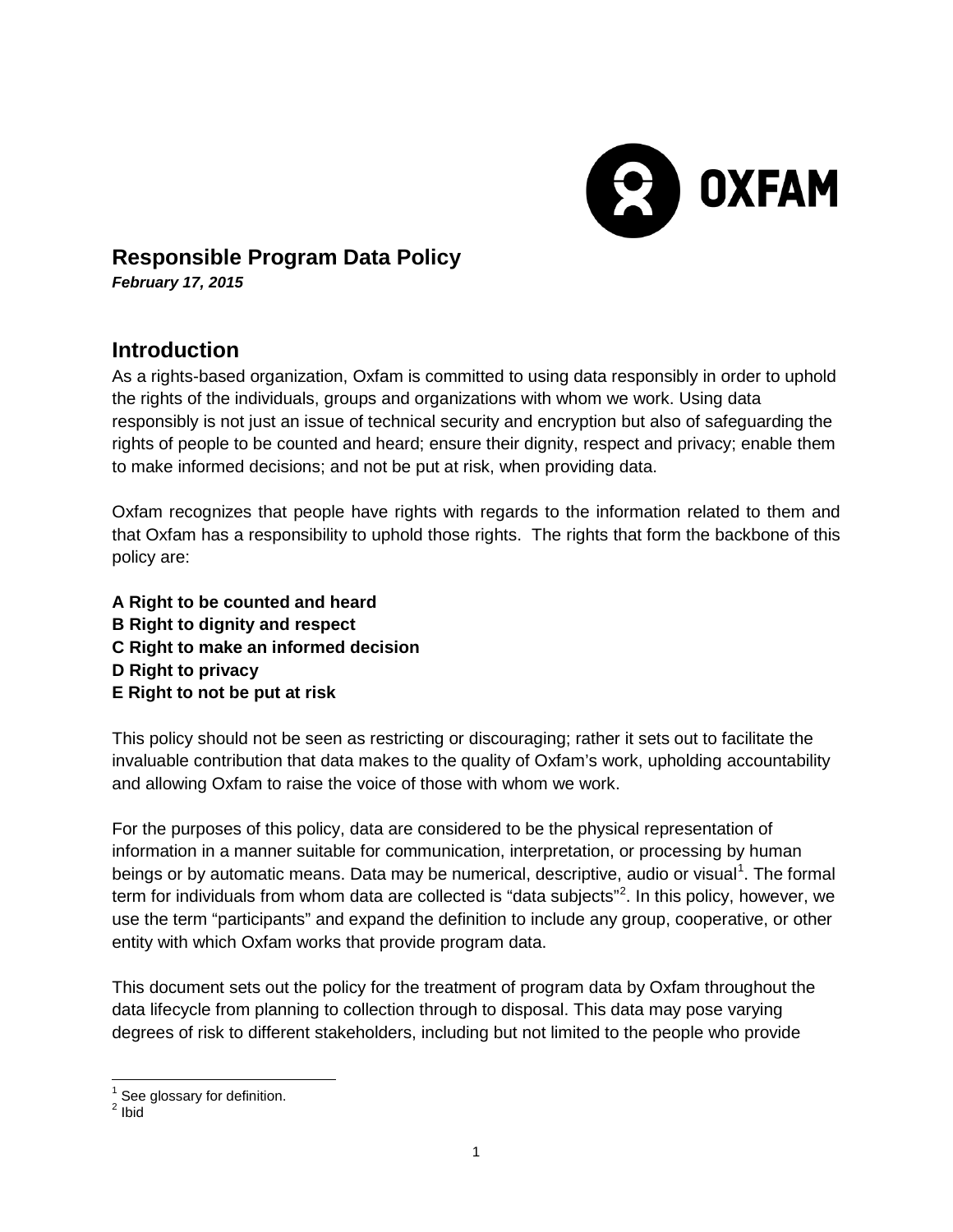data, those that collect it, and Oxfam; therefore, this policy includes definitions & requirements for managing high-, medium-, and low-risk data.

This policy pertains to data from all of our programs: Humanitarian, Advocacy and Campaigns, and Long Term Development (both project and program), funded by both restricted and unrestricted funds. It will apply to all aspects of the project and program cycle as well as research. Oxfam will uphold this policy for all projects where Oxfam is the data controller<sup>[3](#page-1-0)</sup>. Oxfam is responsible for ensuring that all external individuals or organizations it works with during the data lifecycle (partners, contractors, etc.) comply with the policy.

This policy is designed to be forward-looking and prepare Oxfam for the future, establishing systems to enable the organization to take full advantage of the current opportunities and future potential of the data revolution. Recognizing that the policy applies to a rapidly-changing technological context, Oxfam has a responsibility to stay abreast of the implications of these changes for its work. A set of minimum standards and guidelines accompanies this policy to provide details on how to operationalize the requirements and will be updated periodically.

## **Policy Elements**

## **A. Right to be counted and heard**

In order to ensure the rights of vulnerable and marginalized populations, including women, it is important that they are able to be counted and adequately represented as part of the information Oxfam collects and uses.

- 1. Where appropriate and possible, Oxfam will make every effort to ensure that vulnerable groups including women are fully represented in data collection, and that the resulting datasets can be disaggregated by gender and other relevant categories.
- 2. Oxfam will make all reasonable effort to ensure the inclusion of participants from marginalized populations.
- 3. Oxfam will ensure the accuracy of data collected, stored, and used, including making efforts to keep information up-to-date and relevant
- 4. Oxfam will appropriately analyse, utilize, and disseminate the information it collects in order to ensure participants' right to be heard, especially within marginalized populations. This dissemination should include communicating findings to the surveyed population as part of Oxfam's commitment to social accountability.

### **B. Right to dignity and respect**

Oxfam will ensure that a participant's personal dignity is maintained and respected in all phases of the data lifecycle.

<span id="page-1-0"></span> $3$  Ibid.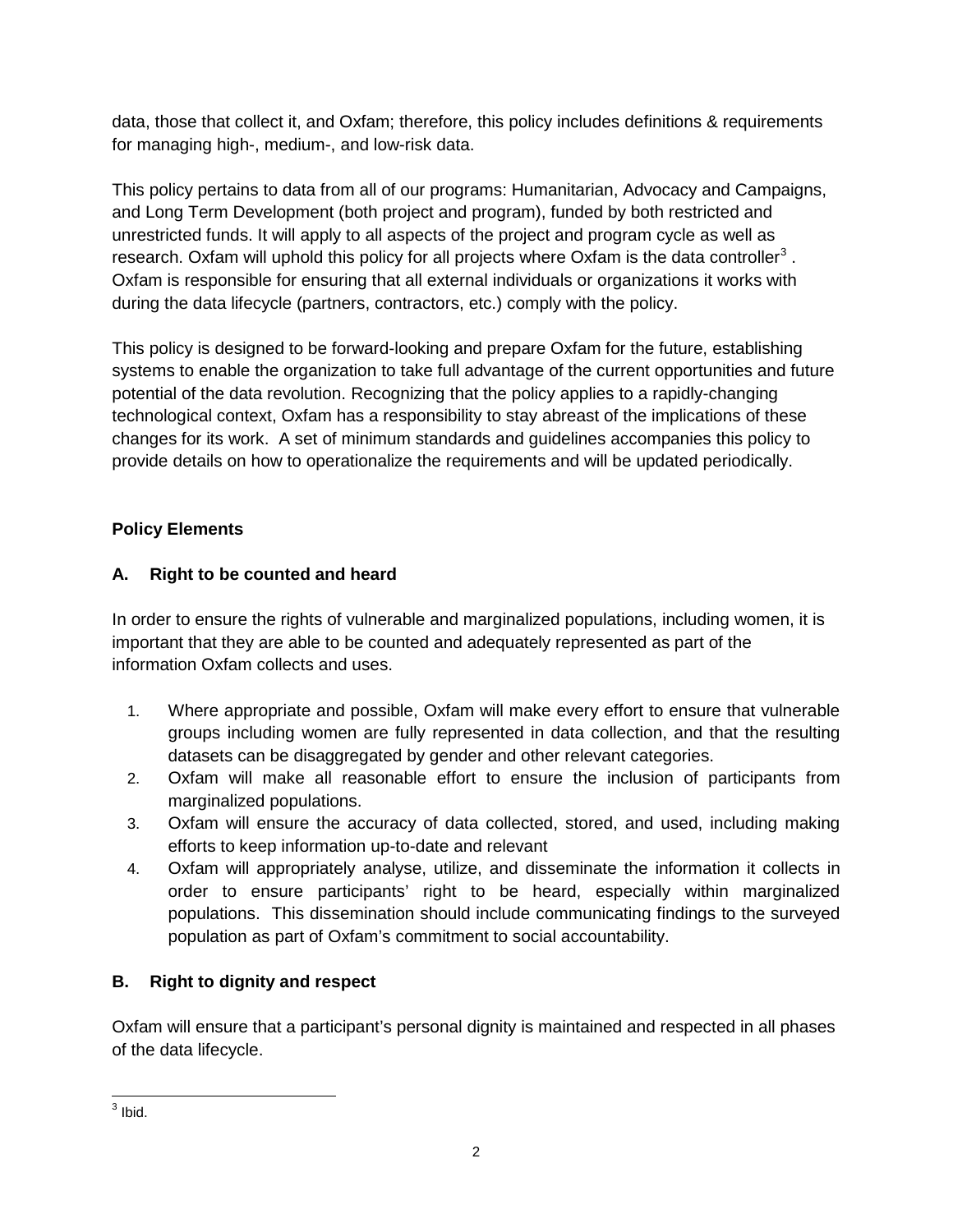- 5. Data will be collected in a manner that is culturally and contextually appropriate.
- 6. Be aware there may be laws in addition to standards which regulate how Oxfam works to them.
- 7. Oxfam will intentionally plan the data lifecycle in such a way as to not create an excessive burden on participants, carefully considering what data are needed and why; how it will be used; and how to collect only the minimum data required to accomplish programmatic aims.

### **C. Right to make an informed decision**

Participants have the right to be fully informed in order to make a decision about their participation in any data activity.

- 8. Oxfam and its agents will gain informed and voluntary consent<sup>[4](#page-2-0)</sup> before obtaining any information from participants. Data will only be used for the purpose it was collected for.
- 9. All participants are free to choose whether or not to give their consent, without inducement or negative consequences should they choose not to participate.
- 10. All participants and are free to withdraw their involvement in the data activity at any stage without any negative consequences, including their participation in Oxfam programs.
- 11. If the data process involves minors<sup>[5](#page-2-1)</sup>, Oxfam will get both their, and their parents' or guardians' consent, except in circumstances when it is inappropriate to do so<sup>[6](#page-2-2)</sup>.
- 12. Consent will be based on a transparent and accurate assessment about the use of data and context. If the use or the context changes, Oxfam will re-evaluate whether reconsent is needed.

### **D. Right to privacy**

Oxfam will ensure a participant's right to privacy in the treatment of his/her data and has a responsibility to protect the identity of those providing data, unless otherwise outlined and agreed to in the informed consent.

- 13. Oxfam will ensure that, when appropriate, the process of data collection is conducted in an environment where the privacy of the participant (or group of participants in the case of focus group discussions) is upheld.
- 14. Oxfam and its agents will not discuss or share in any form, information gathered from participants with any unauthorised (by Oxfam) persons.

<span id="page-2-0"></span> $^4$  Ibid.<br> $^5$  Children under the age of 18.

<span id="page-2-2"></span><span id="page-2-1"></span> $6$  See UNICEF's collection of existing ethical standards

[<sup>\(</sup>http://www.unicef.org/adolescence/cypguide/index\\_ethics.html\)](http://www.unicef.org/adolescence/cypguide/index_ethics.html), particularly Save the Children's Practice Standards in Children's Participation

[<sup>\(</sup>http://www.savethechildren.org.uk/sites/default/files/docs/practice\\_standards\\_participation\\_1.pdf\)](http://www.savethechildren.org.uk/sites/default/files/docs/practice_standards_participation_1.pdf) Also see the UN Convention on the Rights of the Child [\(http://www.ohchr.org/en/professionalinterest/pages/crc.aspx\)](http://www.ohchr.org/en/professionalinterest/pages/crc.aspx).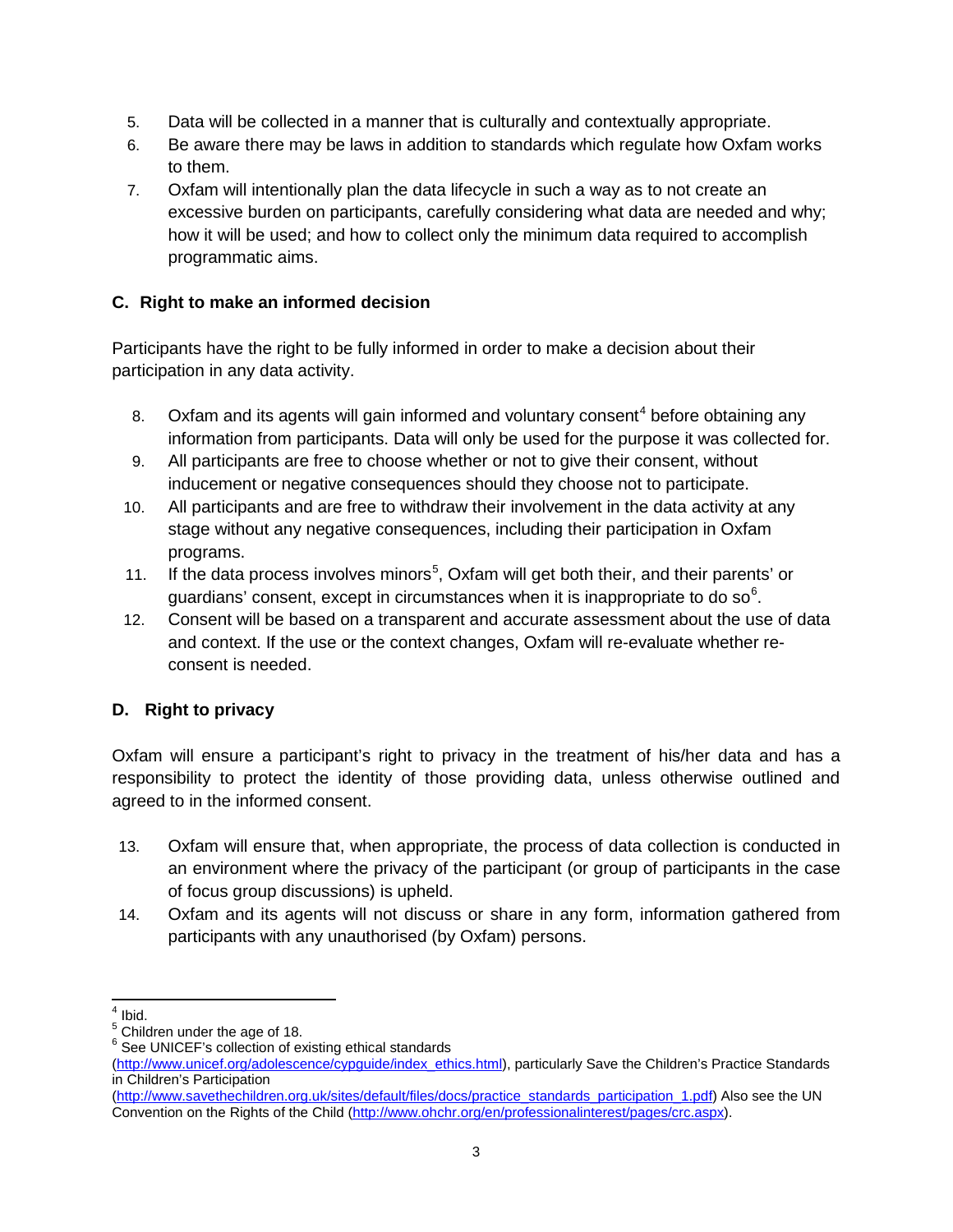- 15. Oxfam will minimize the collection of personal data, only collecting it when absolutely essential for the data activity.
- 16. Oxfam will ensure that where appropriate PII data is separated from other data collected and kept in a manner that allows the PII to be protected.
- 1[7](#page-3-0). Oxfam will ensure limited access to identified data records and store them securely<sup>7</sup>.
- 18. While Oxfam encourages data sharing for transparency and accountability purposes, data which are shared openly must be anonymized, unless specific consent from the participant has been obtained, and it does not place participants at risk.

## **E. Right to not be put at risk**

Oxfam will not put participants in any security risk as a result its data activity. This principle is not pertinent when public officials or private sector actors who are acting in their official capacity. These individuals/ groups will be protected when acting as private citizens and not in their official capacity.

- 19. Oxfam and its agents will not collect non-essential data that could put participants at risk without justification and a clear process for managing and mitigating that risk.
- 20. Oxfam will take all reasonable measures to ensure that the process of data collection and the totality of the data lifecycle have no negative physical, psychological or political consequences for the participants. Oxfam will store all high-risk data securely.
- 21. Oxfam will mitigate risk to all its participants, but especially participants from vulnerable populations and groups or any participants engaged in sensitive topics/activities. Such topics must only be approached by personnel with the appropriate training and experience.

## **Additional Considerations**

### **F. Gender**

Oxfam will take particular care to use strategies that minimize or mitigate the impact of barriers to the participation of women, in order to ensure that their voices are heard and their opinions/experiences are accurately and fairly represented. Special attention must be paid to take women's particular needs into consideration during the entire data lifecycle.

## **G. Humanitarian Crises and Fragile States**

Extra care will be taken with data collection in humanitarian conflict responses and fragile states. It is imperative that if data will compromise a person/s safety, those data should not be collected. In extreme cases where access is limited or denied, remote data collection may be considered. Measures must be taken to store data safely - see section D.

<span id="page-3-0"></span> $7$  See Minimum Standards for current guidance on how to store paper & electronic data securely.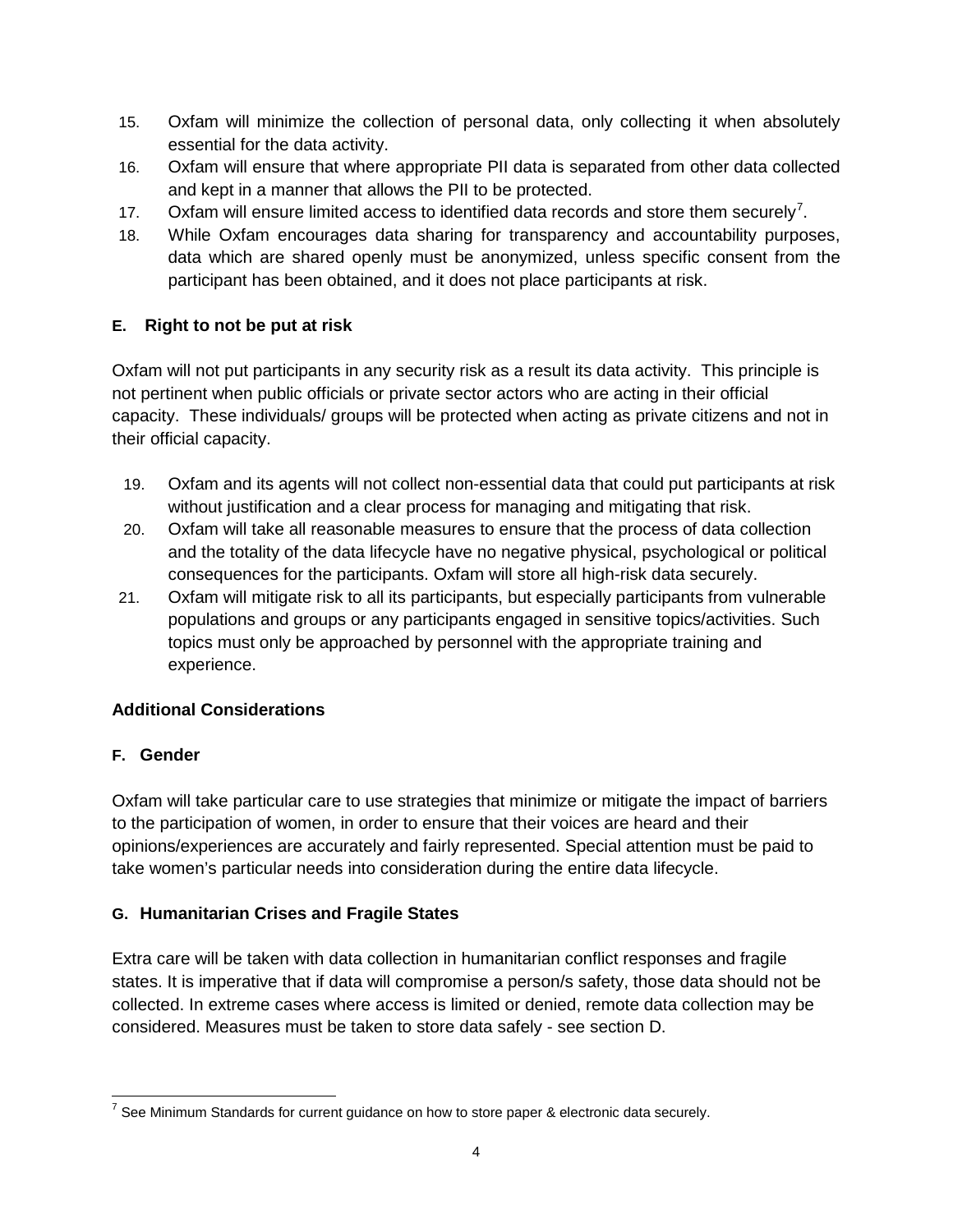Enumerators or those conducting qualitative studies should likewise be protected. Enumerators must be trained on safety procedures and have access to support. Insurance policies should be in place to cover all eventualities. All conflict responses should be seen as high risk.

### **Governance & implementation of the Policy**

The ultimate responsibility for this policy rests with the Executive Board (EBs). Every 2 years, the Executive Board shall commission a review of, and seek recommendations on potential updates to, the Responsible Program Data Policy. This effort ensures that the policy remains current and relevant, given the changing context in which Oxfam operates. Following any updates to the policy, the set of minimum standards will also be reviewed and updated as required.

Policy implementation is the responsibility of Oxfam Country Directors and their designates. Support for policy implementation will be provided by relevant personnel within each affiliate. Every 2 years, the Executive Board shall commission a review of compliance with the policy, and seek recommendations on potential updates to the Responsible Program Data Policy.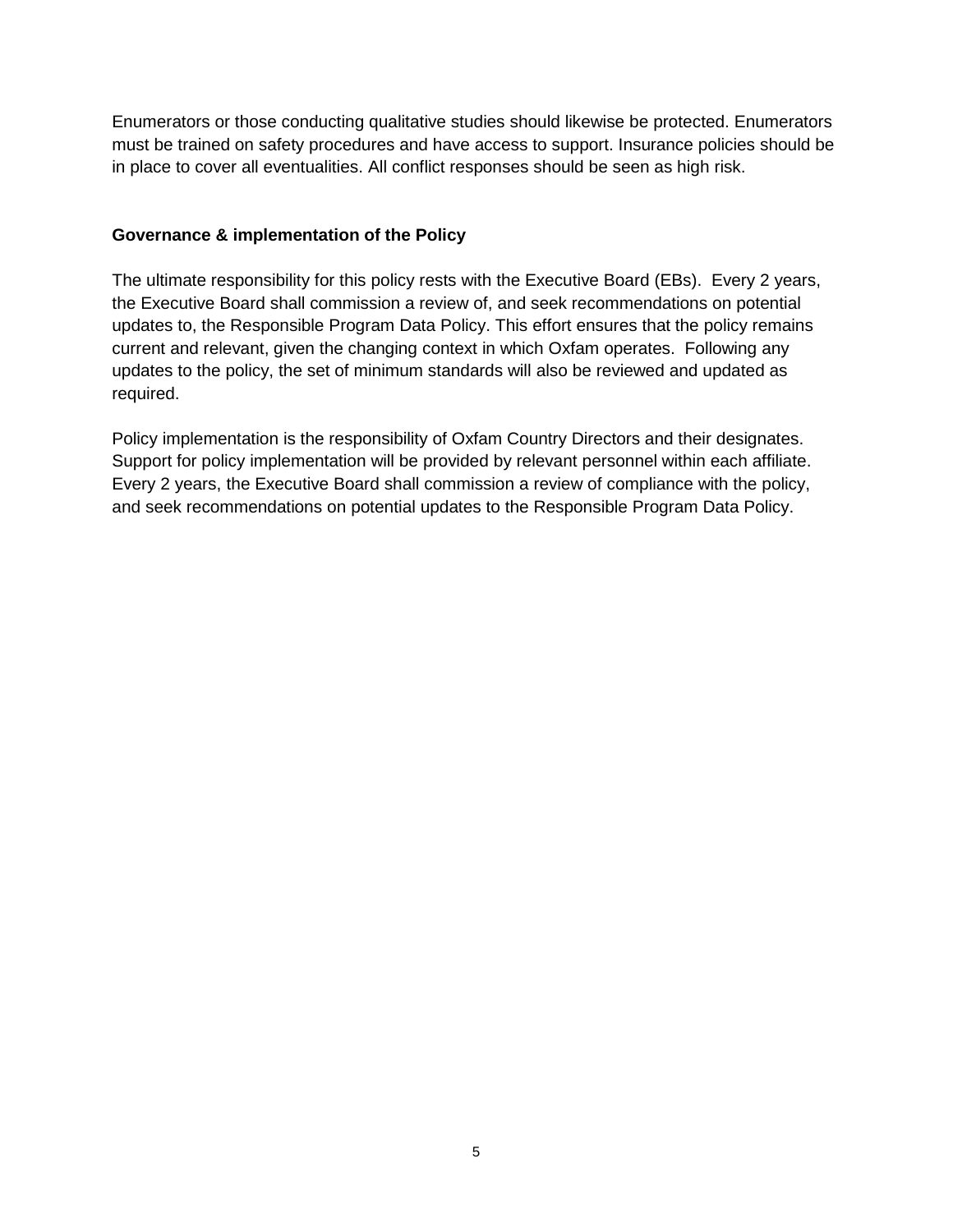### **Glossary of terms**

#### **Anonymous data**

Any information relating to a natural person where the person cannot be identified, whether by the data controller or by any other person, taking account of all the means likely reasonably to be used either by the controller or by any other person to identify that individual. **Anonymised data** would therefore be anonymous data that previously referred to an identifiable person, but where that identification is no longer possible.

*Source[: European Data Protection Directive 94/46/EC](http://ec.europa.eu/justice/policies/privacy/docs/wpdocs/2007/wp136_en.pdf)[8](#page-5-0)*

### **Data**

The physical representation of information in a manner suitable for communication, interpretation, or processing by human beings or by automatic means. Data may be numerical, descriptive or visual. *Source[: UNESCAP](http://www.unescap.org/sites/default/files/4.Generic%20Statistical%20Information%20Model%20%28GSIM%29-Common%20Reference%20Model.pdf)[9](#page-5-1) – for Data types see section 1 on risk level*

#### **Data collector**

A person or organization collecting data on behalf of the data controller.

#### **Data controller**

A party who, according to domestic law, is competent to decide about the contents and use of personal data regardless of whether or not such data are collected, stored, processed or disseminated by that party or by an agent on its behalf.

*Source: OECD Guidelines Governing [the Protection of Privacy and Transborder Flows of Personal Data](http://www.oecd.org/internet/ieconomy/oecdguidelinesontheprotectionofprivacyandtransborderflowsofpersonaldata.htm)[10](#page-5-2)*

#### **Data management**

The development, execution and supervision of plans, policies and practices that govern data processing. *Adapted from: [An Overview of Data Management](http://www.aicpa.org/InterestAreas/InformationTechnology/Resources/BusinessIntelligence/DownloadableDocuments/Overview_Data_Mgmt.pdf)[11](#page-5-3)*

#### **Data processing**

Any operation or set of operations which is performed upon personal data, whether or not by automatic means, such as collection, recording, organization, storage, adaptation or alteration, retrieval, consultation, use, disclosure by transmission, dissemination or otherwise making available, alignment or combination, blocking, erasure or destruction.

*Source: [Ireland Data Protection Commissioner Guidance on EU Directive 95/46/EC](http://www.dataprotection.ie/docs/EU-Directive-95-46-EC-Chapter-1/92.htm)[12](#page-5-4)*

#### **Data Risk, High**

High risk data includes personal data, including any information that requires privacy and security protections, where data confidentiality is required by law, policy, or contractual obligations. It also includes data collected in programmatic, environmental, or political contexts where disclosure could cause direct harm to participants or put them at risk of adverse effects.

#### **Data Risk, Medium**

Medium risk data includes business or strategic data, or any non-confidential internal data that should not be shared publically, where unauthorized disclosure could cause material loss to the organization or brand risk. Includes aggregated data.

#### **Data Risk, Low**

Includes public data and data collected in low risk contexts, or information and programmatic,

<span id="page-5-3"></span>[11http://www.aicpa.org/InterestAreas/InformationTechnology/Resources/BusinessIntelligence/DownloadableDocumen](http://www.aicpa.org/InterestAreas/InformationTechnology/Resources/BusinessIntelligence/DownloadableDocuments/Overview_Data_Mgmt.pdf) [ts/Overview\\_Data\\_Mgmt.pdf](http://www.aicpa.org/InterestAreas/InformationTechnology/Resources/BusinessIntelligence/DownloadableDocuments/Overview_Data_Mgmt.pdf)<br><sup>12</sup>http://www.dataprotection.ie/docs/EU-Directive-95-46-EC-Chapter-1/92.htm

e<br>8<u>[http://ec.europa.eu/justice/policies/privacy/docs/wpdocs/2007/wp136\\_en.pdf](http://ec.europa.eu/justice/policies/privacy/docs/wpdocs/2007/wp136_en.pdf)</u>

<span id="page-5-1"></span><span id="page-5-0"></span><sup>9</sup> [http://www.unescap.org/sites/default/files/4.Generic%20Statistical%20Information%20Model%20%28GSIM%29-](http://www.unescap.org/sites/default/files/4.Generic%20Statistical%20Information%20Model%20%28GSIM%29-Common%20Reference%20Model.pdf) [Common%20Reference%20Model.pdf](http://www.unescap.org/sites/default/files/4.Generic%20Statistical%20Information%20Model%20%28GSIM%29-Common%20Reference%20Model.pdf)

<span id="page-5-2"></span><sup>&</sup>lt;sup>10</sup>http://www.oecd.org/internet/ieconomy/oecdguidelinesontheprotectionofprivacyandtransborderflowsofpersonaldata. [htm](http://www.oecd.org/internet/ieconomy/oecdguidelinesontheprotectionofprivacyandtransborderflowsofpersonaldata.htm)

<span id="page-5-4"></span>